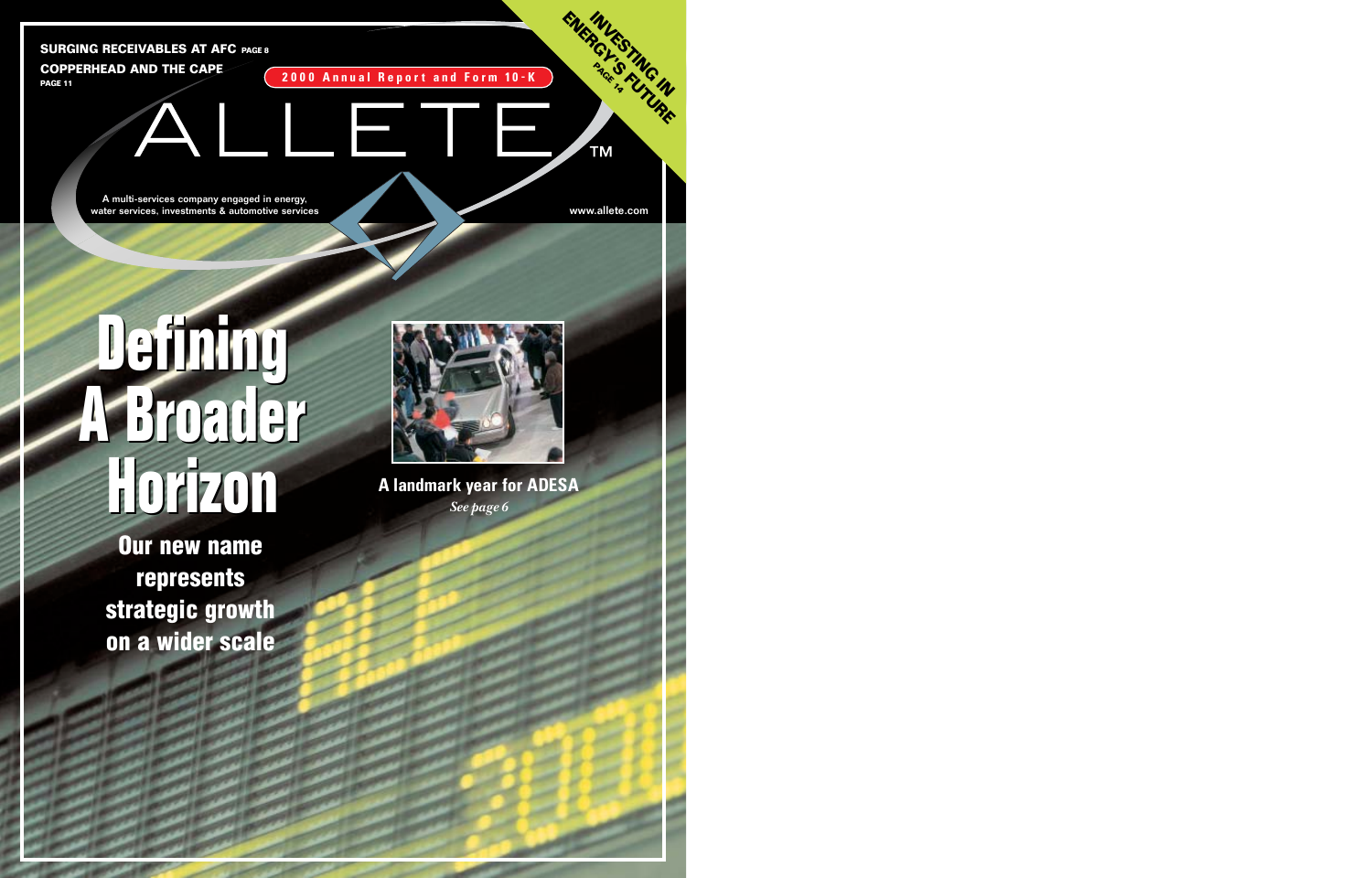STEADY GROWTH AT AFC  $\mathbf R$ 

THE CHANGING LANDSCAPE OF POWER Minnesota Power maps opportunities.  $\bf{Q}$ 

A corporation evolved and expanded beyond the name that described it. And now, ALLETE.

#### A LETTER TO OUR SHAREHOLDERS 2

ALLETE AT A GLANCE 3

> A shakeout took place in the vehicle auction world. ADESA prospered.

#### COVER STORY: A NEW NAME 4

#### THE ONE TO WATCH 6

Loan base expands along with the services.

This annual report was produced with the help of many employees within the corporation, as well as key ALLETE customers. Contributors from ALLETE, and their departments, include: from Corporate Relations — Max Herbach, Steve Kinney, Marilyn Bell; from Corporate Accounting — Mary Leuthner, Nan Olson, Steve DeVinck, Mary Kay Johnson,Terry F. Johnson, Jon Sather, Laura Stuermer, Jason Komarek; from Office Systems and Services — Pat Connell, Holly Klund, Patricia Young, Travis Thorson, Pat Stabs; and from Legal — Philip R. Halverson.

A golf course and a yachting community: turning ALLETE Properties into elite properties.

#### BUILDING THE GOOD LIFE 11

- FUTURE TECHNOLOGY TODAY 12
- INVESTING IN TOMORROW Fuel cells, microturbines and electrotechnology. 14
- CONSERVATION: THE WATCHWORD 15
- ALLETE PEOPLE 17
- SECURITIES AND EXCHANGE COMMISSION FORM 10-K 19



Contents

\*In May 2000 ALLETE sold its investment in ACE Limited (ACE) common stock, which resulted in an after-tax gain of \$30.4 million, or \$0.44 per share. The ACE shares were received in December 1999 upon completion of ACE's merger with Capital Re Corporation (Capital Re). During 1999 ALLETE recorded an aggregate \$36.2 million, or \$0.52 per share, after-tax non-cash charge in connection with the valuation and exchange of its investment in Capital Re stock for the ACE shares.



| <b>FINANCIAL HIGHLIGHTS</b>                       |           | <b>Adiusted</b> |           |           |           |
|---------------------------------------------------|-----------|-----------------|-----------|-----------|-----------|
| Millions except per share amounts                 | $2000*$   | 1999*           | 2000      | 1999      | 1998      |
| <b>Operating Revenue</b>                          | \$1,331.9 | \$1.131.8       | \$1.331.9 | \$1.131.8 | \$1,039.3 |
| <b>Net Income</b>                                 | \$118.2   | \$104.2         | \$148.6   | \$68.0    | \$88.5    |
| <b>Diluted Earnings Per Share of Common Stock</b> | \$1.67    | \$1.49          | \$2.11    | \$0.97    | \$1.35    |
| <b>Average Shares Outstanding</b>                 | 70.1      | 68.7            | 70.1      | 68.7      | 64.2      |
| <b>Dividends Per Share of Common Stock</b>        | \$1.07    | \$1.07          | \$1.07    | \$1.07    | \$1.02    |
| <b>Total Assets</b>                               | \$2.914.0 | \$2,312.6       | \$2.914.0 | \$2,312.6 | \$2,208.9 |
| <b>Capital Expenditures</b>                       | \$168.7   | \$99.7          | \$168.7   | \$99.7    | \$80.8    |
| <b>Return on Common Equity</b>                    | 13.6%     | 12.9%           | 17.1%     | 8.3%      | 12.4%     |

ALLETE is proud to use the products and services of its customers in this annual report. It was printed on Orion Gloss Text and Productolith cover stock, high quality papers manufactured by Stora Enso North America. Minnesota Power serves electricity to Stora Enso North America's Duluth Paper Mill and Recycled Pulp Mill. Banta Direct Marketing, whose Long Prairie, MN facility is served by Minnesota Power, printed the report on its presses in Chanhassen, MN. Service Printers of Duluth provided pre-press services; John Hyduke and Julie Martin of WestmorelandFlint ALLETE.COM of Duluth headed the graphic design team. Photography by: Sam Johnston in Tampa, Shawn Spence in Indianapolis, Jeff Frey and Associates in Duluth, John Colletti in Boston.

#### ALLETE 2000 Annual Report

#### **ENERGY**

ALLETE, 30 W. Superior St., Duluth, MN 55802 218-279-5000 Minnesota Power, 30 W. Superior St., Duluth, MN 55802 218-722-2641 ADESA, 310 E. 96th St., Suite 400, Indianapolis, IN 46240 317-815-1100 AFC, 310 E. 96th St., Suite 300, Indianapolis, IN 46240 317-815-9751 Florida Water Services, 1000 Color Place, Apopka, FL 32703 407-598-4100 Heater Utilities, 202 MacKenan Ct., Cary, NC 27519 919-467-7854 ALLETE Properties, 262 E. Joel Boulevard, Lehigh, FL 33972 941-368-5449

Minnesota Power, now an ALLETE company, serves 144,000 customers in northeastern Minnesota and northwestern Wisconsin with low-cost electricity. Minnesota Power supplies wholesale electricity to 16 municipal systems and, through MPEX, markets power across the Midwest. Minnesota Power's large industrial customers include taconite producers, paper and pulp mills, pipeline companies and a manufacturer. MP Telecom provides fiber optic communications to customers in Minnesota and Wisconsin. ALLETE also owns BNI Coal, which mines lignite in North Dakota, and Electric Odyssey, which markets products through retail outlets, a cyber store and catalogs.

#### **AUTOMOTIVE**

ALLETE's Automotive Services customers are auto dealers, manufacturers, fleet/lease firms and finance companies. ADESA is the second-largest vehicle auction network with 54 facilities located across North America. Automotive Finance Corporation, the premier provider of independent auto dealer inventory financing, operates in more than 80 locations. Great Rigs, Inc., transports vehicles to and from auctions. PAR North America assists leasing agents and finance professionals in transporting, remarketing or liquidating off-lease vehicles. AutoVIN provides real-time information to the automotive industry.

#### **WATER**

ALLETE operates the largest investor owned water and wastewater utilities in Florida and North Carolina, as well as non-regulated businesses that serve water utility companies and other industrial businesses. Florida Water Services serves 152,000 water customers and 73,000 wastewater customers. There are 44,000 water customers and 5,000 wastewater customers at Heater Utilities in North Carolina. Non-regulated subsidiaries include Americas' Water Services and Instrumentation Services, Inc.

#### **INVESTMENTS**

ALLETE Investments include a short-term securities portfolio and several investments in emerging technologies critical to the future of the utility industry. The company also has invested directly in companies developing distributed generation and fuel cell technology. ALLETE owns or controls companies that market land in four locations in Florida: Lehigh, Cape Coral, Palm Coast and Sugarmill Woods.

ALLETE is a multi-services company with a long, successful track record — and a new name. With major auction expansion in 2000, Automotive Services has become the growth engine of our corporation. Our Water Services group is driven by resourcefulness and environmental sensitivity. ALLETE Investments open a door to innovation. Together, our companies form an elite alliance that includes Minnesota Power, a low-cost, efficient electric utility serving some of the biggest industrial loads in the United States. Evolving, growing, serving — we are defining our future.

**UNLIMITED FUTURE. SOLID TRACK RECORD.**

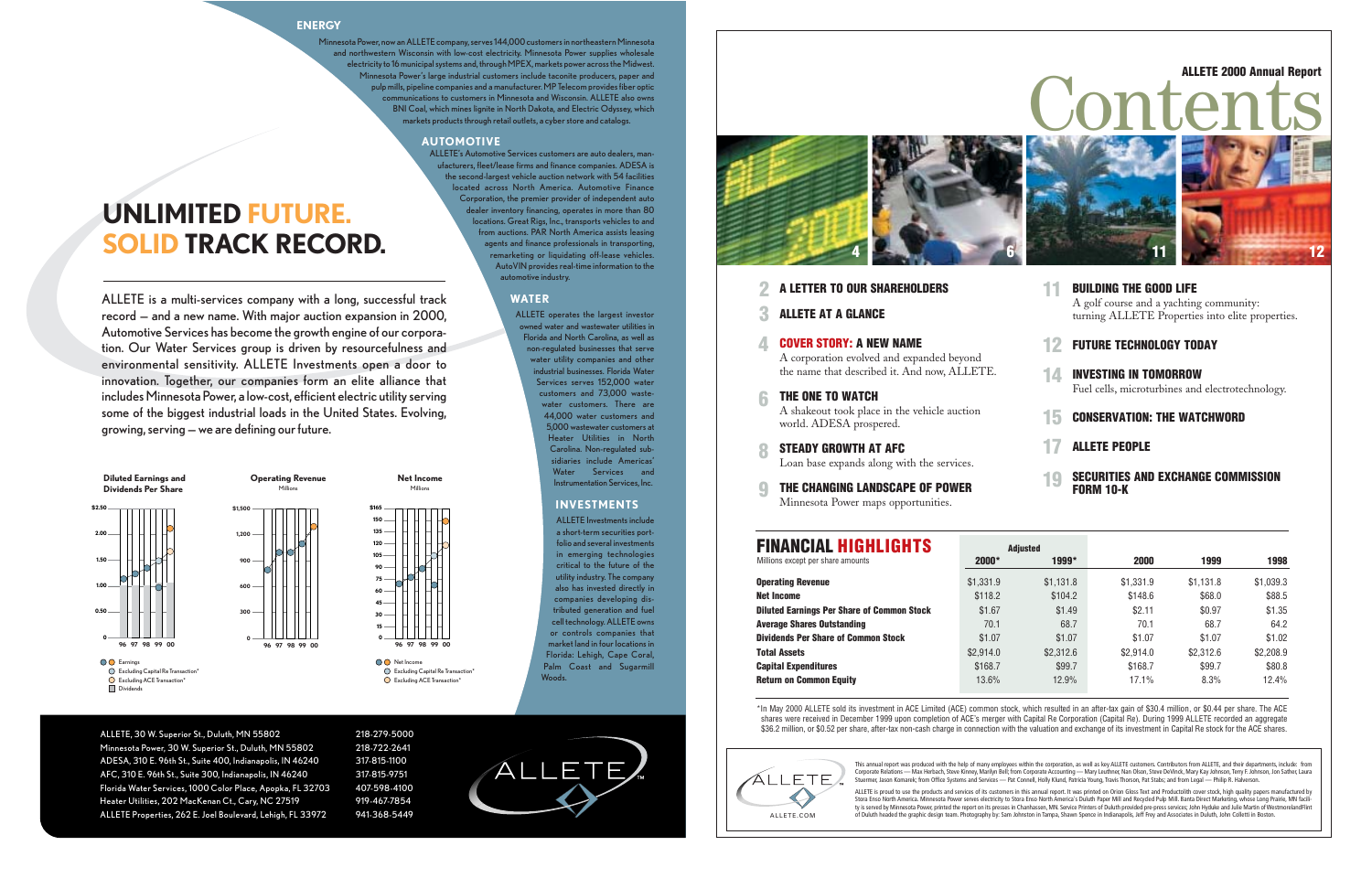#### A L L E T E AT A G L A N C E

ter

I am proud to write to you this year as the chief executive officer of ALLETE. Our new name reinforces our continuing transformation to a multi-service company with diverse strengths in basic necessities, such as cars, electricity, water and real estate. The innovative "magazine" format of this year's annual report is but one example of the creative talents and resources of the employees in this company. Also, at year's end, I liked the price of our stock more than I did last year. Our total shareholder return topped 54% for 2000. By nearly every measure of financial performance, we had a very successful year. But we have more to do.

We are on a path to create a larger, more valuable business for you. We understand that our credibility is based in large part on how we perform, not just what we say. That being said, you can expect us to pay attention to the solid underpinnings of performance: discipline in our investment decisions, cash flow management, profit margin improvement and wise growth. And what strengths we have to build upon. We are:

**2000 was a "prove it" year and we did.** As you read through this report you will learn that we continued to grow cash flow from operations and grew our operating earnings per share by 12 percent. We also spent more than \$500 million on new initiatives, including the addition of 28 auctions that doubled the size of ADESA. In addition, we became North America's third largest provider of "total loss" vehicle recovery services. You will also see how the accomplishments in our automotive finance, in real estate and in our water and energy services businesses have been some of the most significant in their history. With our rapid growth and strong market positions, we ARE the competition.

We have challenges ahead. It takes time to change the market perception of a company. Our stock currently tracks with the utility index but over 50% of our income is now from non-

- **•** Among the lowest cost power producers in the United States;
- **•** The largest investor owned water and wastewater utility in two of the fastest growing states;
- **•** The second largest automobile auction company in the industry;
- **•** The largest provider of floorplan finance to the independent vehicle dealer; and
- **•** Through our positions in real estate and investments we are able to provide cash resources to support our expansion.

An important part of the fabric of ALLETE is the individual commitment of our employees. We measure ourselves by more than income statements, balance sheets and stock performance. We measure ourselves by what we give back to our communities. ALLETE employees contribute to their neighborhoods and lift those in need. Read about Carlyn Kowalsky, (see page 17) an employee at Florida Water Services. Our own Minnesota Power donated more than \$1 million this past year to non-profit organizations. Employees at Automotive Finance Corporation gave of their time and money to the Care Center in Indianapolis helping inner city families. ADESA Boston employees raised funds for Boston's Children's Hospital. These are only a few of many examples but are proof positive that our employees are committed to giving back.

utility sources. The market needs to see more proof before recognizing us as a multi-services company. We see this evolution as one of our most important goals. Because, as much as we love the name change and feel it reflects the company's future, we know there is more to do in redefining ourselves so that others realize the full value in our combined businesses.

> **Investments** Securities Portfolio

**Emerging** Technologies Real Estate • Sugarmill Woods • Palm Coast • Cape Coral • Lehigh

Margin improvements and further growth in cash flow will be the name of the operating game in 2001. Acquisitions are only part of the long-term strategy. The rest of the story is integrating those acquisitions successfully.

No one can dispute the pervasive influence information technology has had in the way we all operate. Our challenge is to integrate the strengths of our powerful, well-positioned businesses with intelligent technology initiatives that support our customers. Read on to see what we are doing in information technology as well as some new emerging technologies in our businesses.

The past year is only the beginning. We remain committed to continuous improvement and to significant growth. The financial strategy of the corporation is to strengthen our balance sheet and cash generating capabilities so we will be in a position to take action when growth opportunities become available. Staying the course for us means staying focused, disciplined and attuned to significantly increasing shareholder value.

Thank you for your investment in ALLETE.

Sincerely, *Edwin L. Russell, Chief Executive Officer*

## "By nearly every measure of financial performance, we had a very successful year."

| <b>Energy</b>                                    | <b>Automotive</b>        | <b>Water</b>                |
|--------------------------------------------------|--------------------------|-----------------------------|
| Minnesota Power                                  | ADESA                    | Florida Water               |
| Superior Water,                                  | Automotive Finance       | Services                    |
| <b>Light and Power</b>                           | Corporation              | <b>Heater Utilities</b>     |
| <b>MPEX</b>                                      | <b>Great Rigs</b>        | Americas' Water             |
| <b>MP</b> Enterprises                            | <b>PAR North America</b> | Services                    |
| • BNI Coal<br>• Electric Odyssey<br>• MP Telecom | AutoVIN                  | Instrumentation<br>Services |

2 ALLETE 2000 ANNUAL REPORT 3



*This annual report contains "forward-looking statements" as defined in the Private Securities Litigation Reform Act of 1995. Such statements should be read with the cautionary language and important factors included in the Annual Report and Form 10-K on page 22.*





## A LETTER TO OUR SHAREHOLDERS



#### **OUR DIVERSIFIED BUSINESSES**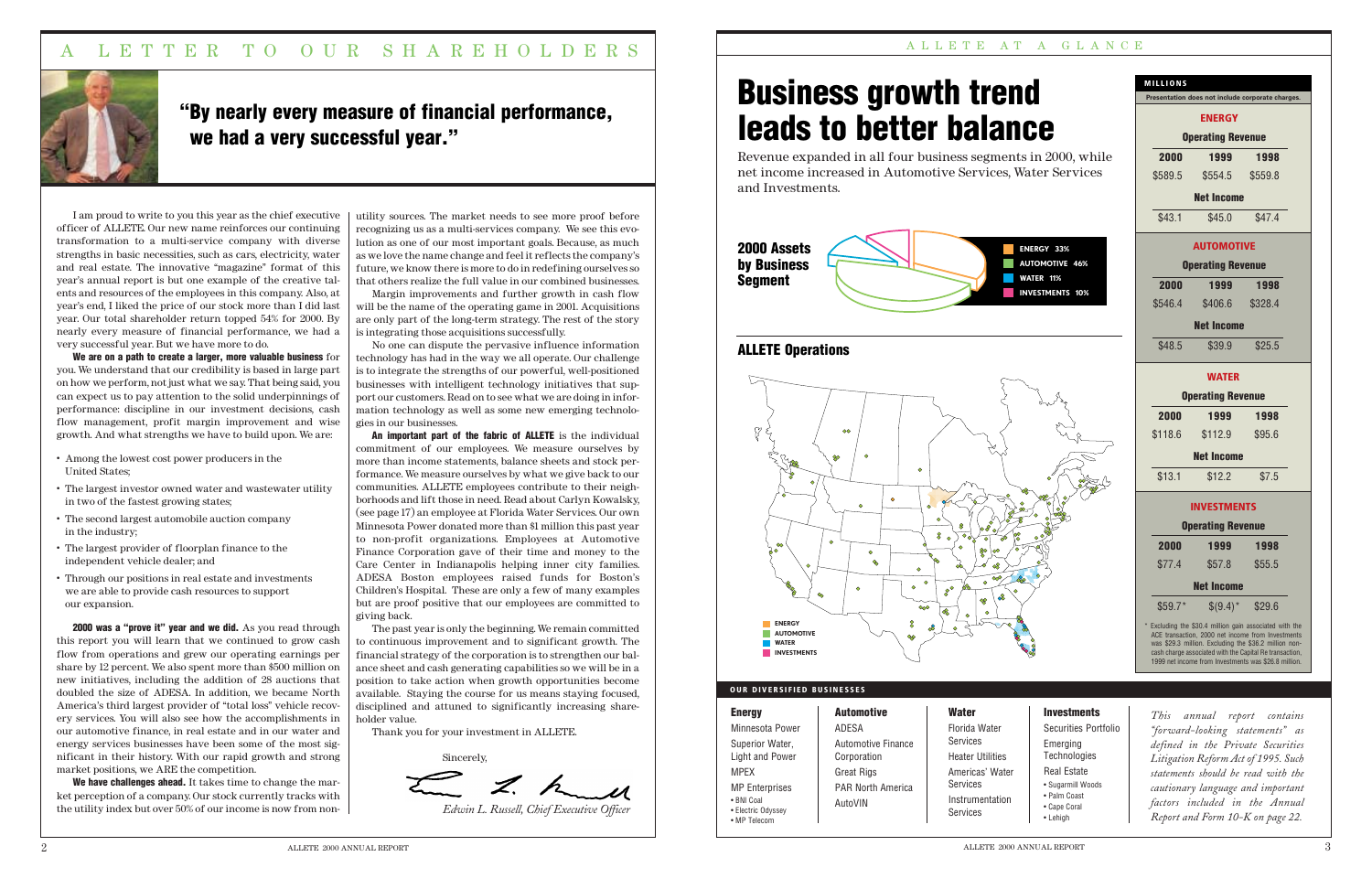#### C H A N G I N G T H E C O R P O R AT E B R A N D

FEATURE OVER<sub>1</sub> **STORY** 





**Transformation of the corporate image was highlighted by the installation of new signs at headquarters offices in Duluth, Minnesota. "An ALLETE company" was added to the Minnesota Power emblem, a fixture of the downtown Duluth skyline.**

N SEPTEMBER 1, 2000, A BRAND new ticker symbol scrolled before traders on the New York Stock Exchange — ALE. It signified a new name, ALLETE, for a well-established corporation. And it symbolized the rebirth of a company formed 95 years earlier as the consolidation of several electric power companies serving northern Minnesota. Extended to the United States

To change a corporate identity was a big step, but not to change it was a bigger risk. The corporation became ALLETE, and the energy company retained its strong brand.

> network of vehicle remarketing outlets in North America — ADESA.

> What's in a name? For a publicly traded corporation — everything. A company's name must define, describe and brand its purpose. The name Minnesota Power, Inc., though memorable and highly descriptive, no longer described the company accurately. It defined only a portion of the business. As the corporation grew further beyond its roots, the name Minnesota Power tended to mislead business partners, shareholders and potential investors.

> Senior management realized it could no longer afford to let its corporate brand leave the wrong impression with the investment community. The corporation had already undergone dramatic change. To go forward without a new brand, it risked being unrecognized for its innovation, foresight and agility in a time of dramatic change. Market insiders perceived MP&L as a utility company confined to one state. Loyal shareholders were shortchanged by the ubiquitous use of a symbol that stood for what was formerly known as Minnesota Power & Light.

> A small working group of executives from across the corporation selected the new name last spring. Potential names for the company

were checked and re-checked while a

Executives of Minnesota Power, Inc., announced the new name and logo to the public August 8, culminating several months of preparing for a new corporate brand.

But the real transformation of the business started years earlier. A diversification effort launched with the purchase of a telephone company in the early 1980s and followed by investments in water utilities, real estate and automotive services had reached critical mass. As the millennium drew to a close, profits from the diversified orbits of the corporation began to outpace earnings from the traditional electric utility base.

The balance tipped even further during the summer of 2000. In the span of a few short weeks, Automotive Services engineered two major acquisitions that brought 22 additional auto auctions to what was already the fastest-growing

## A NEW NAME FOR AN ESTABLISHED COMPANY... AND WHAT LED UP TO IT.

review of ticker symbols, web site domain names and other issues were completed. The small group of executives presented its recommendation to the Board of Directors in July and received its approval. They named the corporation ALLETE, symbolized on the NYSE as ALE. The subsequent unveiling of ALLETE was announced at an August 8 press conference in Duluth; within minutes news of the new brand was buzzing on wire services worldwide.

Late summer was a busy time as the distinctive new logo was embroidered on clothing, placed on new stationery and branded on company advertising. A new web site — www.allete.com — was up and running by September 1. On the same day, transition to the new ALE ticker symbol on the New York Stock Exchange came off without a hitch.

Minnesota Power will continue as the name of ALLETE's Duluth-based electric operations. It's a recognizable brand with a long history of accomplishment in northeastern Minnesota. Once again, this venerable name accurately describes the home base and core business of a dynamic and growing electric utility.

Shareholders of ALLETE will be asked to approve changing the company's legal name at their annual meeting in Duluth, Minnesota May 8, 2001.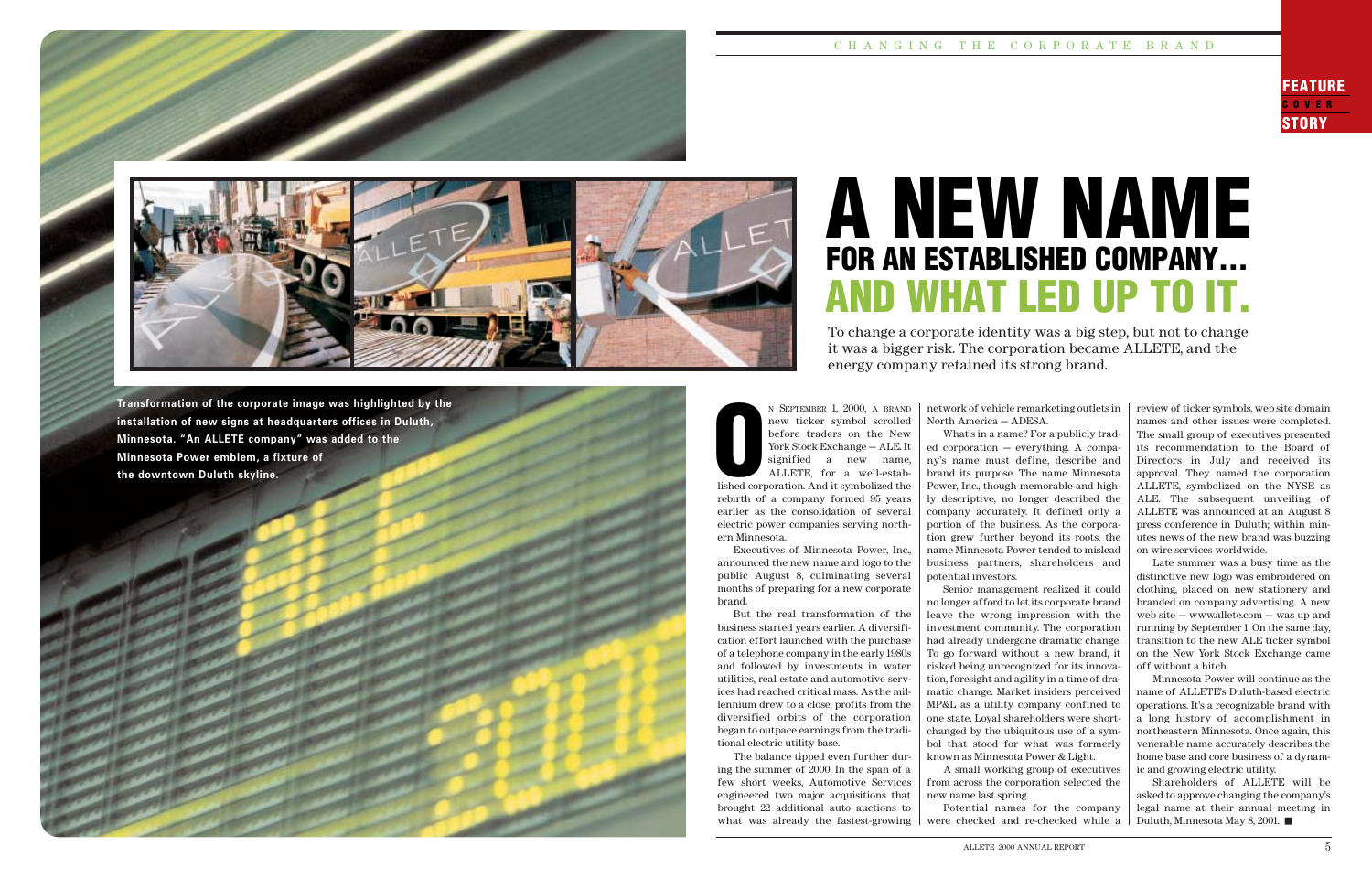# THE ONE TO WATCH

**More than 1.3 million vehicles were sold at ADESA auctions in 2000, a 27 percent increase over the number sold in 1999. With the auction network roughly doubling in size during 2000, sales should continue to climb.**

charged with ensuring competitive practices, ultimately required Manheim to sell eight of the former ADT auctions and one of its own. The FTC ruling ignited a flurry of bids for the nine auctions, including a successful effort by ADESA and ALLETE.

Things happened fast in early summer. First came the announcement that ADESA had acquired the Canadian Auction Group with its 13 auctions and dealer finance operations across Canada.

> "As a Canadian citizen, I am pleased that we are making this investment in Canada," said Jim Hallett, ADESA's president. "Combined with our existing auctions in Ottawa, Halifax, Montreal and Vancouver, and another opening soon in Calgary, this acquisition establishes ADESA Canada as the premier automotive services company in Canada." A week later, on June 27,

ADESA signed a letter of intent to buy the nine auto auctions from Manheim. Finalized in October for \$251 million, that acquisition brought auctions from the follow-

ing cities into the ADESA network: Phoenix, San Francisco, Atlanta, Kansas City, Seattle, Colorado Springs — and Florida auctions located in Tampa, Clearwater and Orlando.

"Along with our acquisition of the Canadian Auction Group, this deal dramatically expands our automotive services business across North America,"

ADESA is still number two, but a year ago there were four major automotive auction companies. Now, just two stand alone at the top.



"Strategically, the Phoenix, San Francisco and Seattle auctions complement our ADESA facilities in San Diego, Los Angeles, Sacramento, Vancouver and Calgary. The three Florida locations boost

our presence in that state."

During 2000, ADESA also acquired two auctions in Arkansas and another in Ocala, Florida, bringing its full North American auction network to 54 facilities. Manheim, a subsidiary of Cox Enterprises, has approximately 90 auto-

motive auctions.

EISMIC SHIFTS TRANSFORMED THE auto auction world in 2000, and ADESA was a major mover and shaker. At the close of a landmark year, the auto remarketing arm of ALLETE EISMIC SHIFTS TRANSFORMED THE<br>
auto auction world in 2000,<br>
and ADESA was a major<br>
mover and shaker. At the close<br>
of a landmark year, the auto<br>
remarketing arm of ALLETE<br>
Automotive Services had added 28 auc-<br>
tions secur tions, secured a preeminent position in

> ADESA's acquisition of International Vehicle Importers, Inc. (IVI) further enhanced the auction company's Canadian-American presence. ADESA subsidiary ADESA Importation Services, Inc., acquired all of IVI's assets and those of its affiliated companies. IVI is the sec-

ond largest registered, independent commercial importer of vehicles in the United States. It provides a full range of services, including marshalling, transportation, brokerage, titling and tax processing. This new ADESA company also specializes in the conversion of metric odometers and speedometers to a milesbased system.

ADESA Canada completed its purchase of the remaining 53 percent of Impact Auto Auctions, Canada's largest provider of "total loss" vehicle recovery services. In early 2001, ADESA purchased the assets of Auto Placement Center, Inc.,

which owns eight salvage auctions in New England, and the stock of ComSearch, Inc., which locates auto parts on the Internet and provides insurance adjustment audits.

#### What it means for ADESA and ALLETE

The auctions acquired by ADESA in 2000 sold more than 650,000 vehicles and brought in more than \$200 million in revenue in the 12 months before their acquisition. By nearly doubling in size, ADESA not only increases its sales potential by hundreds of thousands of vehicles per year, it expands its footprint into markets previously untouched by the company's vaunted "spirit of service." Other ALLETE automotive services should also see significant growth as Automotive Finance Corporation gains access to new dealer finance opportunities, Great Rigs adds more auction locations to its transport network and PAR North America is able to expand the scale of its remarketing services.

ALLETE's automotive segment should contribute a higher proportion of revenue and earnings to the corporation. The

#### major U.S. cities.

Year 2000 began with four major automotive auction participants in North America: ADESA, ADT Automotive, Canadian Auction Group and Manheim Auctions, Inc. When Tyco International announced plans to sell ADT to Manheim early in the year, it triggered a review by the Federal Trade Commission. The FTC,

Canada, grown its share of the "total loss" recovery auction niche and gained entrée to important vehicle markets in



**With a swipe of a card in an I.D. terminal, ADESA customers get a bid badge and other auction information before the sale.**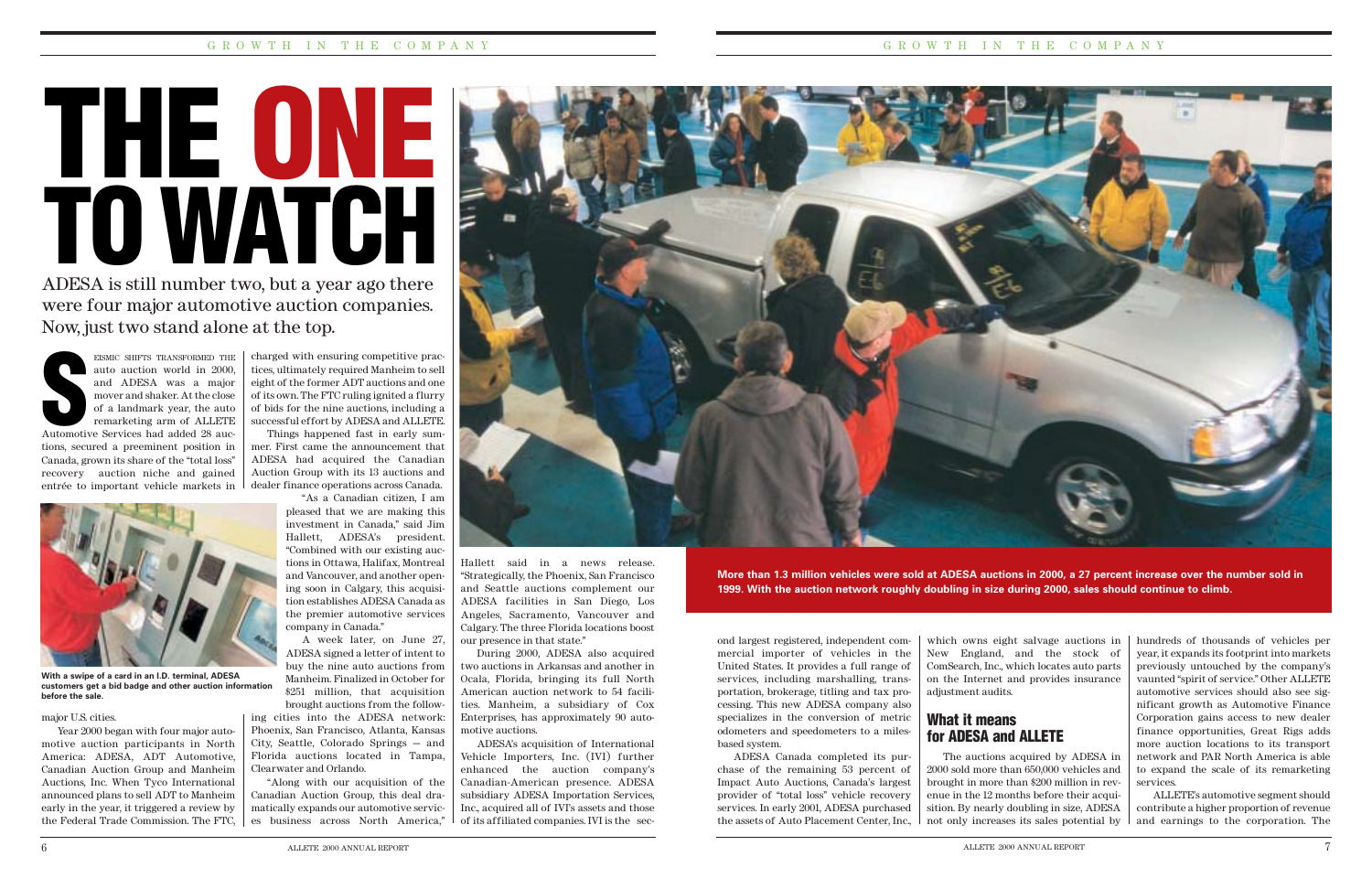acquisitions will further shift the balance of the four business segments away from regulated water and electric utilities toward more entrepreneurial and highermargin businesses. In short, ALLETE moves even further from being a diversified utility company to a true multi-services corporation.

## AFC boosts receivables to more than \$400 million

AJOR CONSOLIDATION IN THE used vehicle auction world does not threaten the upward mobility of Automotive Finance AJOR CONSOLIDATION IN THE used vehicle auction world does not threaten<br>the upward mobility of Automotive Finance<br>Corporation, the largest exclusive provider of dealer floorplan financing to independent auto dealers. AFC, a subsidiary of ALLETE, increased the value of the receivables it manages by 27 percent in 2000, to \$430 million. AFC ended with a

record year, financing 795,000 vehicles compared to 695,000 in 1999.

> O KEEP PACE IN AN EVER-CHANGING electric utility environment, Minnesota Power is creating dynamic partnerships, expanding its generation base and tack-O KEEP PACE IN AN EVER-CHANG<br>
> electric utility environme<br>
> Minnesota Power is creati<br>
> dynamic partnerships, expansing its generation base and ta<br>
> ling difficult transmission constraints.

AFC has built strong relationships with the independent auto dealer. This solid base provides AFC with additional opportunities to help its customers succeed by offering new products.

These products include dealer tools for consumer loans, inventory management, finance modules and lead generation to increase automotive sales.

AFC has made

and will continue to seek out investment opportunities to add additional building blocks to the variety of services it wants to make available to its customers.

AFC launched its new computer application, COSMOS (an acronym for computer operating system managing our success) in October 2000. COSMOS, an Oracle based system, follows the loan from origination to payoff and allows AFC to better manage its business, while expediting dealer services lowest-cost energy to its partners, better manage risk and efficiently dispatch generated and purchased power. MPEX, Minnesota Power's power marketing division, is the exclusive marketer and trader of power for Split Rock Energy.

Split Rock helps protect alliance members from large price increases that could result from generating unit failures during periods of extreme price volatility.

The Mid Continent Area Power Pool accepted Split Rock as a transmissionusing member, allowing Split Rock to assume regional responsibility for the electric loads of both Minnesota Power and Great River Energy.

Minnesota Power and Great River have been able to consolidate their purchased-power billing and data management functions. Alliance members are saving on insurance to protect against generation outages in the volatile summer power pool season. New risk management strategies developed for Split Rock by Minnesota Power are expected to offer additional protection against market volatility.

## Changing electric industry landscape Meeting the challenges of a market-based system

To further boost its power capacity, Minnesota Power will be purchasing output from a new gas-fired generating plant now under construction at Lakefield in southwest Minnesota. The 480-megawatt peaking plant, known as the Lakefield Junction Project, will be owned by Great River Energy and is expected to be completed in May 2001. The six combustion turbines will be fueled by natural gas. Minnesota Power has purchased the output of three of the generating units for the summers of 2001 and 2002 and of one unit during 2003 and 2004. The new plant will give MPEX more peaking capacity to be managed for the Split Rock alliance members.

Closer to its home base, Minnesota Power signed an agreement with longtime customer Potlatch Corp. to install a 24-megawatt turbine generator at the

**FOCUS ON ECONOMY AND EFFICIENCY**

## Minnesota Power a founding member of Enporion

**from office equipment to natural gas. Enporion conducted its first**

**transactions in October of 2000. In November, Minnesota Power accepted online requests for proposals to**

**manage vegetation along 10 transmission lines. The auction resulted in the company saving 20 percent over traditional methods of obtaining the service, according to Claudia Scott Welty, ALLETE's Vice President of**

**Information Technology. Welty is on the interim board of directors of Enporion, whose founding members include Allegheny Energy, Inc., PPL Corp., Ameren Corp., CMS Energy, KeySpan Corp. and UGI Corp.**

No matter how the national economy may influence the automotive business, one thing is certain. Even though the vehicle auction industry has changed forever, one key component has remained the same: ADESA is still the one to watch.

"The electricity market today can be very rewarding and it can be very punishing," says Bob Edwards, President and CEO of Minnesota Power. The electric utility segment of ALLETE is working to reward investors and satisfy customers while avoiding the pitfalls of a volatile marketplace.

Minnesota Power is also investing considerable manpower and resources in exploring the uses of emerging technolo-

**Minnesota Power was a founding equity member of Enporion, Inc., an Internet-based equipment exchange for the energy industry. The partnership is focused on the economical purchase of supplies —**

through its branch network to over 15,000 registered dealers.

AFC took initial steps to move 15 loan production offices (LPOs) from the ADT Automotive Auctions that were acquired by Manheim. These moves were completed by January 31, 2001. AFC's branch network consists of more than 80 offices in North America. Of these locations, 23 are operated independent of auctions. Our

outside LPOs are just as profitable as our offices located in auctions and afford more buying opportunities for our dealer base.

AutoVIN, a 1999 AFC acquisition, provides inventory verification ("lot checks") for AFC as well as other customers. Using advanced technology, AutoVIN provides vehicle condition reporting and facility inspections as well as lease turn-ins at the customer's home. Data is collected

on handheld computers and delivered to customers instanta-

neously via the Internet. AutoVIN expanded its facility inspection services in 2000 to include dealers selling other products, such as motorcycles and lawn equipment.

While "lot checks" are still the core of AutoVIN's business, their growth potential is dramatically increased by providing inspection services for other products. The integration of these new components strengthens a value-added menu of services to dealers across AFC's customer base.

795,000 vehicles financed at more than 80 offices



**ADESA now operates 54 wholesale vehicle auctions across North America.**

**AFC Rental Sales Manager Wayne Yocum with Stacey Johnson, branch assistant, at AFC Indianapolis.**

LET AFC BE **YOUR SOURCE FOR** 

ASSISTANCES

LOORPL

gy in the future energy marketplace. From fuel cells to microturbines (see page 14), Minnesota Power is pursuing leading edge solutions. Minnesota Power is moving on several fronts to improve its relationships with longstanding customers while anticipating further rapid change. A great example of forging opportunities while hedging risk is evidenced by the creation of Split Rock Energy.

Split Rock is a unique alliance between Minnesota Power and Great River Energy, a member-owned electric cooperative based in Elk River that is Minnesota's second-largest generator of

electricity.

The alliance is intended to provide the



**Robin Dahline, sitting, and Denny Johnson in the new control room at Minnesota Power's largest generation station, the Boswell Energy Center in Cohasset, Minnesota.**

#### 2001 and beyond: The used vehicle outlook

The wholesale auto auction industry is expected to continue its volume growth. According to National Auto Dealers' Association data, the percentage of used vehicles retailed by franchised dealers that were sourced at auction grew from 6 percent in 1982 to about 33 percent in 1999. Much of that growth is attributable to the strong expansion of consumer leasing of automobiles. The effects of high off-lease volume should continue to be felt in 2001 and beyond, in large part due to record new-car sales years in 1999 and 2000.

Consumers now lease approximately one in four of all new vehicles in the United States, a total volume that exceeded 4 million units in 2000.

Although many are predicting a cooling of the economy and a slowdown in new vehicle sales, most experts predict that used vehicle auctions will continue to thrive. In an economic downturn, used vehicles become more attractive because of their lower price. Auto auction business can improve during a slowing economy because dealers may utilize auction services more frequently to manage tighter inventories and cash flow.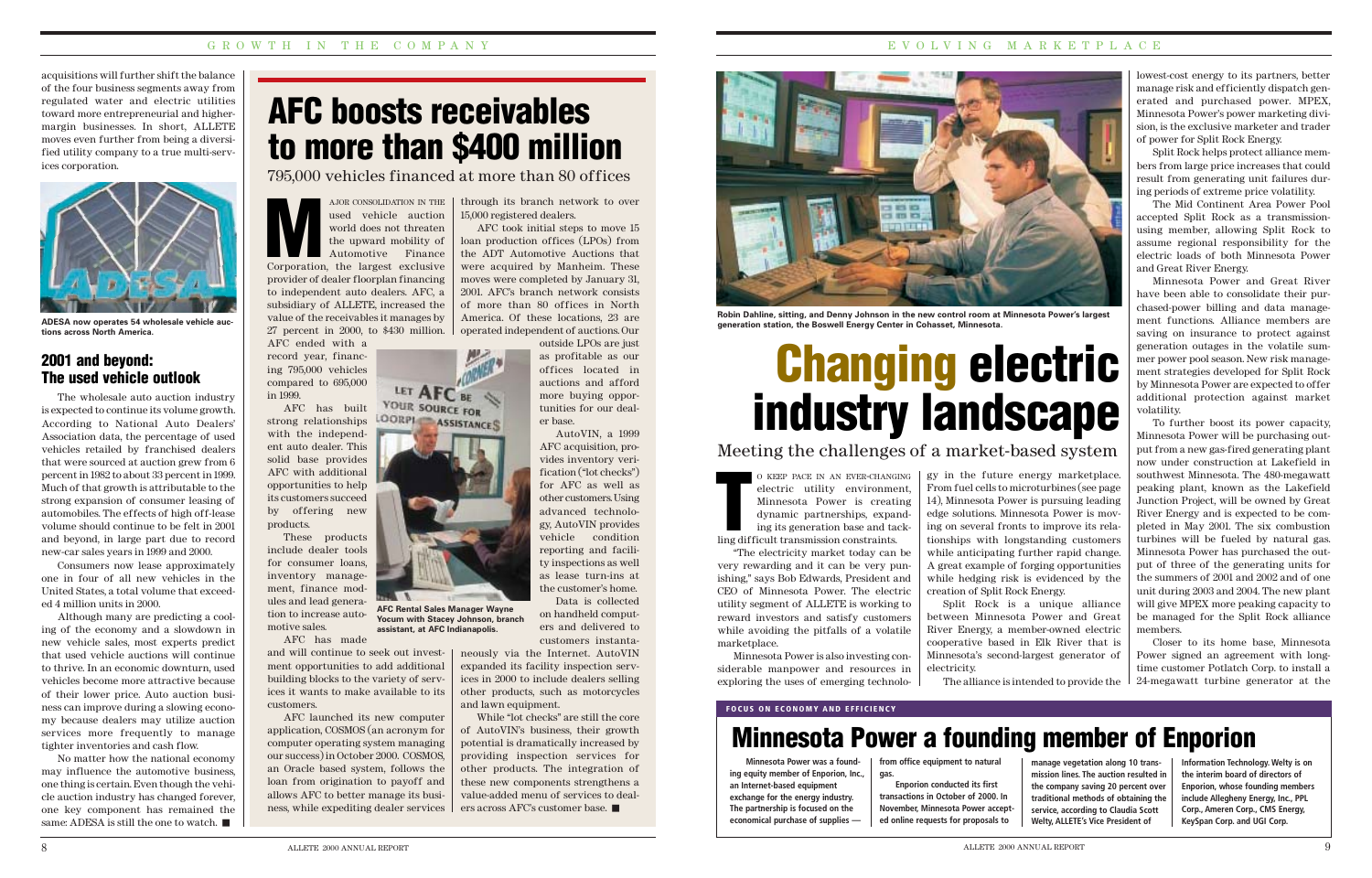#### Electric Odyssey opens two new stores, ships two million catalogs

#### E V O L V I N G M A R K E T P L A C E R E R E A L E S T A T E

Potlatch facility in Cloquet. Minnesota Power will own the turbine generator and have access to its excess power in times of high demand; Potlatch will operate and maintain the facility.

Through cogeneration, steam used for Potlatch's industrial processes will also be used to produce electricity. A blend of natural gas and wood wastes from the plant will fuel the generator, which is expected to be on line in the summer of 2001.

Minnesota Power also purchased Blandin Paper Co.'s steam and electric generating facilities at the Blandin paper mill in Grand Rapids, Minnesota, and added new boiler equipment to serve Blandin's future steam needs. Minnesota Power is now operating the refurbished generating equipment as well as procuring natural gas for the Blandin facility. Minnesota Power continues to furnish retail electric power to the plant.

As demand increases and the siting of new base load generating plants becomes more difficult, Minnesota Power values its agreements with industrial customers who provide access to their generation for mutual backup in the event of a generator outage. Other innovative arrangements with customers promote load reductions during periods of high electric use.

Minnesota Power is considering options for developing a natural gas-fired generating plant near Superior, Wisconsin.

Minnesota Power subsidiary Rainy River Energy signed a 15-year agreement in 1999 to purchase 275 megawatts of electric power from a natural gas-fueled generation facility now under construction southwest of Chicago in Kendall County, IL. This intermediate-load plant is being built to serve growing demand in the Chicago area and will provide additional power to market.

Minnesota Power and Wisconsin Public Service Corp. are expecting regulatory decisions this year on their proposal to construct a 250-mile, 340-kilovolt transmission line between Duluth, Minnesota and Wausau, Wisconsin. This line, endorsed by the Wisconsin Reliability Assessment Organization and the former Wisconsin governor, among others, has undergone an extensive application process, public review and hearings.

The proposal has sparked lively debate among many interest groups in Minnesota and Wisconsin. Depending upon siting and regulatory outcomes, the line could be in service in 2004 at an estimated cost of \$125-\$175 million. The Wausau-Duluth line will strengthen the regional network of power lines and help reduce the electric system's vulnerability to disturbances.

Now that wholesale power markets are deregulated in most regions, electric prices can rapidly escalate from the traditional rates of \$20-\$30 per megawatthour to well over \$5,000 per megawatthour. California's legislature was among the first to deregulate retail electric rates. The law required California's investorowned utilities to sell their power plants and buy wholesale power, but capped the rates they could charge customers. When energy prices began to spiral upward last year, utilities were unable to raise their rates and were threatened with bankruptcy. Power shortages early in 2001 led to rolling blackouts in California and emer-



**he Electric Odyssey opened new stores in the Southdale and Ridgedale shopping malls in suburban Minneapolis, shipped 2 million catalogs and Electric Odyssey opened new stores in the Southdale and Ridged shopping malls in suburban<br>Minneapolis, shipped 2 million catalogs and expanded its online CyberStore in 2000. ALLETE's innovative retail concept now combines three "bricks and mortar" stores, a nationwide catalog operation and an online store located at www.electricodyssey.com.**

**The Electric Odyssey offers a wide array of gifts, health devices, distinctive products for the home and other electric wonders.**



#### Turning raw land into housing units — and Copperhead

Israelson, whose home base is Prior Lake, MN, spent the weeks before Christmas 2000 directing a small army of landscapers, turf professionals and workers putting the finishing touches on Copperhead Golf Club, located on a hilly,

## Building the good life

At ALLETE Properties in desirable Florida locations, developers build their vision of the good life

> ITH FOUR DESIRABLE COMMUNITIES IN FLORIDA FROM WHICH TO CHOOSE, CUStomers come to ALLETE Properties and its subsidiaries to make their dreams come true. The property marketed by ALLETE's sales professionals is a diverse mixture of land zoned for various uses. Buyers turn loose their imaginations when they acquire real estate from ALLETE subsidiaries in Lehigh, Palm Coast, Sugarmill Woods or Cape Coral.

> > making the most of it." The golf course, which will open to the public this year, was designed by Gordy Lewis, a veteran of more than 50 golf course projects around the country. Plans call for development of about 1,000 housing units adjacent to Copperhead.

#### Cape Harbour: a gem on Florida's West Coast

Stout, whose upscale residential development projects in Florida date back more than 20 years, purchased Cape Harbour from ALLETE Properties' subsidiary Cape Coral Holdings, Inc., at the beginning of 2000. What Stout bought from ALLETE represented the largest single-asset real estate deal in the city of Cape Coral's history. Cape Harbour is situated on deep-water canals off the Caloosahatchee River, which drains into the Gulf of Mexico. "It's been a childhood dream of mine

to develop a marina community like this, essentially from scratch," Stout was quoted as saying shortly after his purchase. "There aren't any other communities like this one, everything else has already been developed on the Gulf Coast side. This is the last of its kind. It's incredible."

When completed, Stout's project will include more than 300 luxury homes as well as a 76-slip marina to accommodate boats up to 70 feet in length. He's also constructing a clubhouse with swimming pool and tennis courts as well as antici-

pating some limited commercial development.

Stout and his team have already completed numerous site improvements that embellish separate gated communities surrounding the marina. Harbor Preserve, where Stout plans to build a 16,000 square-foot home of his own, will feature a 35-acre nature preserve, oversized waterfront lots and two- or three-story Mediterranean home packages that will begin at about \$1 million.





**Developer Warren Israelson, Golf Course Superintendent Hugh Smith and course designer Gordy Lewis putting finishing touches on Copperhead Golf Course in Lehigh, FL.**



Two good examples can be seen in the property purchased by Warren Israelson, a Minnesota developer, and William J. Stout Jr., president of the Realmark Companies, based in Atlanta.

Israelson decided he wanted to build a championship golf course. Stout's dream was to build an upscale residential community anchored by a deep-water marina catering to yacht owners.

wooded parcel in Lehigh. Israelson bought 298 acres of undeveloped land for the project from an ALLETE Properties subsidiary in 1997.

"We sell the land and Warren has the design and the dream," said Brian Green, ALLETE land asset manager, as he walked the Copperhead property. "He acquired a very good location and he's

gency orders from the federal government.

Minnesota's retail rates are among the lowest in the country. Minnesota Power is making deliberate, practical and strategic moves to ensure a reliable and economical marketplace for electric power in the communities it serves.

### Electrifying Performances



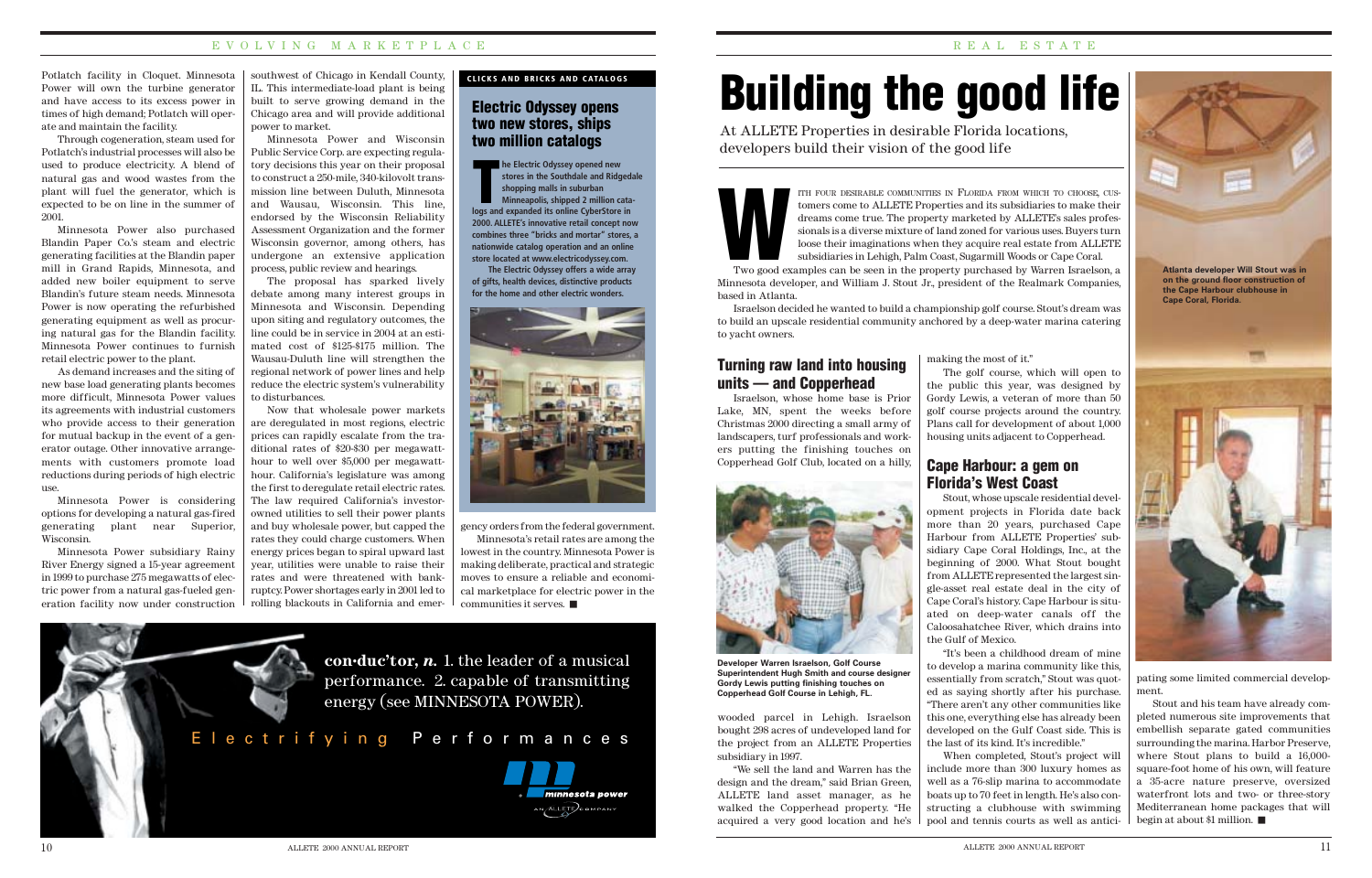It means that kindergarten students in one community can hear a teacher's voice and see her on video hundreds of miles away. It allows libraries and colleges to receive advanced voice, video and data applications over a single "pipe," in an efficient and cost-effective way.

This new service, riding on top of MP Telecom's new fiber network of 1,500 route miles, will benefit many businesses and organizations in the region.

MP Telecom completed its linkup of 11 regional markets in 2000, and is completing fiber routes that include the St. Paul metro area, Twin Cities suburbs, Rochester and Winona and across the Minnesota border to Eau Claire, Wisconsin. In December of 2000, MP Telecom initiated a plan to overlay its fiber network with Dense Wave Division Multiplex, a technology

that will increase bandwidth and provide a new set of advanced "wavelength services" to its carrier customers.

MP Telecom, in partnership with New Edge Networks, now offers Digital Subscriber Line (DSL) Internet access to business customers in Duluth. DSL allows Internet access over copper telephone lines at speeds up to 35 times faster than traditional modems.

#### Immersed membranes mean cleaner water

Open a hatch and look down into Florida Water's new Zenon plant on Marco Island, FL. The view resembles spaghetti in the rinse cycle of a washing machine. In reality, it's a high-tech way of purifying drinking water.

Installed about a year ago at one of the two filtration plants on Marco Island, the new system uses ZeeWeed® immersed membranes to treat drinking water. It's a proprietary process developed by a Canadian firm, Zenon, which produces high quality water by drawing raw water through immersed ultra-filtration membrane modules. The hollow-fiber membranes, which are suspended from large

#### EYES ON THE FUTURE

- **Florida Water's Mike Switzer checks a cassette of Zenon immersed membranes at the water filtration plant on Marco Island, FL.**

can<br>No Errors or Alarms

 $F$ ril) $CB$ 

- Type DS3 Frame

**Low At ARRES** 

 $0000$ 

 $A = 0A6$ 

 $0106$ 

**DOCTRIZINT** 

Rx>Monitor Data>Live

FEBE>110

DEMET<br>DES STATUS ET STATUS

0.081385 0.1154

**BOSICSO STREET** 

in as sync.

 $X^2$ 

Rate>Single

RESULTS INCINORY

**HILL ACAPITE** 

0105

a nor

in act

**DAY 547** 

In white system

**CALL SWAR** 

 **Technician Dan Fahland cross-connects fiber optic rings at MP Telecom.**

> Our deployment of top-line technology is nothing new. A second Florida Water filtration plant on Marco Island utilizes a modern reverse-osmosis system to transform brackish water into pure drinking water. This 5-million-gallon-per-day facility is the largest continuously operating desalinization plant treating the highestsalinity water in the United States.

#### EYES ON THE FUTURE

cassettes, form an absolute barrier to particulates, ensuring the removal of a large percentage of impurities.

The new system provides an extra level of filtration to the drinking water in this tropical isle off the southwest coast of Florida, and adds 1.67 million gallons a day to the treatment capacity of the facility, according to Frank Kane, Florida Water's lead operator at the plant. Florida Water serves a population of 13,000 people that swells to about 36,000 during the height of the tourist season on Marco Island. Florida Water Services also treats the island's wastewater.

Raw water that flows to the Zenon plant is piped from freshwater lakes more than 10 miles away. The filtration membranes operate under a slight vacuum created within the hollow fibers by a diffusing pump.

Treated water is drawn through the membranes, enters the hollow filters and is pumped out to the distribution system. Air introduced at the bottom of the membrane modules creates turbulence, which scrubs and cleans the outside of the fibers. This aeration also oxidizes iron and organic compounds, resulting in better treated water quality.

Future Technology Future Technology TODAY-From<br>to Wa Telecommunications to Water Filtration TODAY:

Florida Water's Area Supervisor Mike Switzer said lime softening and sand filters are still used to purify water before it's piped into the Zenon equipment. But Florida Water environmental personnel recognize that as stricter drinking water standards are imposed, sand filter filtration will be phased out.

Cassettes of membrane can be immersed in existing concrete tanks, thereby saving future construction costs. The same technology can also be applied to wastewater treatment. A Zenon plant that filters wastewater is in use at Florida Water's treatment plant in Lehigh, FL. With a growing customer base that has now reached 225,000 water and wastewater customers, Florida Water is demonstrating that, through technology, good science can translate into good business.

**NCE ITS NEW FIBER OPTIC NETWORK CONNECTED MOST OF MINNESOTA AND PORTIONS OF neighboring Wisconsin, MP Telecom set out to provide customers with the high-tech flexibility demanded of this digital age.**

**The telecommunications subsidiary of ALLETE began installing advanced INCE ITS NEW FIBER OPTIC NETWORK CONNECTED MOST OF MINNESOTA AND PORTIONS OF neighboring Wisconsin, MP Telecom set out to provide customers with the high-tech flexibility demanded of this digital age.**<br>The telecommunicati **carries voice, video and data over a single network connection.**

**MP Telecom was designated a Cisco Powered Network, and the new ATM services will feature switches, transport platforms, routers and access servers made by Cisco Systems, the worldwide leader in networking for the Internet. Initially, users of this new system who will benefit most will be organizations with multiple sites on the network.**

**Our customers will benefit from several new services, including high speed wide-area network connections, voice over the corporate IP network, unified messaging (combined phone-mail, e-mail and fax), computer video applications, and, in the future, multimedia applications.**

**MP Telecom signed a contract to provide advanced ATM services across northern Minnesota through a consortium known as the Northeast Wide Area Network, or NEWAN. The consortium will be using MP Telecom's ATM network to serve universities, colleges, public schools, libraries and numerous other educational organizations.**

#### MP Telecom grows network, expands services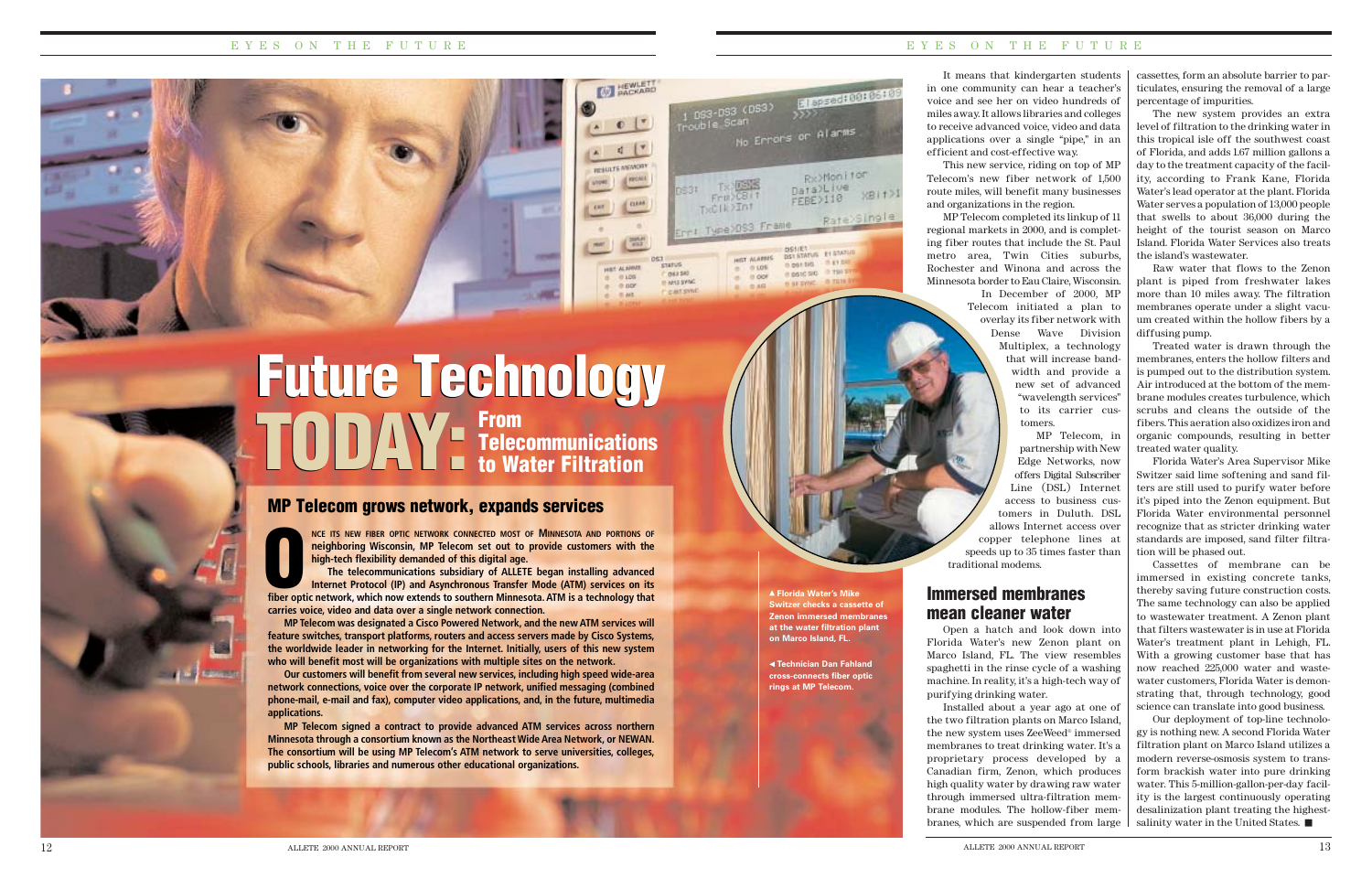**Proton's Model 20 and Model 40 hydrogen generators are available for commercial use.**

### Florida Water Honored for **Conservation**

We draw on a long track record in the utility business to develop innovative energy-saving strategies. And, with a large base of water and wastewater customers, our water resources experts can study broad usage patterns to design real-world conservation plans.

## **Conservation** the Watchword

METIMES CONSERVA<br>
ing away thousand<br>
arators and<br>
it's measured by<br>
R-value in a<br>
northern Minnesota attic. OMETIMES CONSERVATION MEANS GIVing away thousands of faucet aerators and other times it's measured by the insulation

Florida Water Services and the Southwest Florida Water Management District jointly funded a comprehensive project that led to

Reducing wasteful water use in Florida and construction of a super-energy-efficient home up north demonstrate the broad applications of conservation at ALLETE. R-value in a

ALLETE's largest water utility earning first place in the Florida division of the American Water Works Association's "Conservation 2000 Awards for Excellence." More importantly, the project, conducted in 1997-98, resulted in significant reductions in water use among targeted customers. Through public information releases and news coverage, our

Comprehensive water savings in Florida; a super-efficient home in Minnesota

> customers learned that with a little effort, a lot of fresh water can be saved. Spring Hill in Hernando County was the focus of the conservation effort.

ing demographics, income levels, number of fixtures, history of using water saving devices and lot size.

Press releases and personalized letters were used to announce the program, and conservation seminars were also conducted. Plumbing retrofit kits with easy-toinstall equipment were distributed to 3,750 households over a six-week period. Florida Water contracted with a firm called Volt VIEWtech to assist in distributing the kits and to conduct installation follow-ups and telephone surveys. Each kit included low-flow showerheads, faucet aerators for kitchen and bathroom use, toilet displacement bags, Teflon tape and installation instructions. Return postcards indicated that about 96 percent of



UEL CELLS, SOLAR ENERGY AND HIGHtech battery technology may seem like great investments for an electric utility's future. UEL CELLS, SOLAR ENERGY AN.<br>
tech battery technology<br>
seem like great investmer<br>
an electric utility's future.<br>
For Minnesota Power, AL<br>
electric business, the future is now.

the kits were immediately installed.

The toilet displacement bags were intended to limit the amount of water stored in a commode's tank. In addition, rebates of \$100 were given to customers who replaced older commodes with low-flow toilets.

Personnel from the University of Florida analyzed the data collected from participants in the projects and compared it to a control group. Their conclusion? The indoor water conservation kits saved participating households 550 gallons of water per month, or about 15 percent. Those who took advantage of the \$100 rebate and installed a low-flow toilet saved an average of 689 gallons of water per month, or 19 percent of

what they previously used.

### The Millennium Star Home

Since its completion in March of 2000, thousands of visitors have toured Minnesota Power's "Millennium Star," a super-energy-efficient home built to demonstrate a variety of energy conser-

We have also invested in Larex, Inc., which produces and markets specialty natural compounds from trees to serve the health sciences and consumer markets using a patented process.

#### Florida Water Services puts conservation first in Spring Hill

**The largest service territory in Florida Water's system, Spring Hill was selected for a comprehensive water conservation program. The utility handed out thousands of faucet aerators like the one Jim Hopkins is affixing to his kitchen faucet.**



Located about an hour's drive north of Tampa, Spring Hill is Florida Water's largest service territory and includes 24,000 residential and 6,500 commercial customers. Billing analyses revealed that 25 percent of the residential users consumed about two-thirds of the water. Some 7,500 high-volume consumers were targeted after a two-step survey explor-



For Minnesota Power, ALLETE's

#### **Capstone Turbine Corp.** (Nasdaq: CPST), a micro turbine manufacturer specializing in environmentally friendly distributed power generation systems;

**Corvis Corp.** (Nasdaq: CORV), a designer and manufacturer of products that transmit, switch, and manage communication traffic as optical signals;

**Hydrogenics** (Nasdaq: HYGS), a designer and systems integrator of fuel cell and related technology; and

**Evergreen Solar Inc.** (Nasdaq: ESLR), a manufacturer of polycrystalline solar cells grown continuously to finished size.



**Beacon Power Corp.** (Nasdaq: BCON), develops and manufactures flywheel energy storage systems designed to provide reliable electric power for communications networks, distributed generation products and other applications.

Minnesota Power has also directly invested in two companies, Proton Energy Systems and Metallic Power, Inc. Both came to our attention through the emerging technology funds and are engaged in fuel cell development.

**Proton Energy Systems** (Nasdaq: PRTN) designs, develops and manufactures proton exchange membrane electrochemical products employed in hydrogen generating devices and fuel cell systems.

Proton's generators produce hydrogen from electricity and water in a very efficient process using proprietary technology.

Proton is manufacturing and delivering its hydrogen generators to customers for commercial use. Proton's regenerative fuel cell systems, currently in development, will combine Proton's hydrogen generation technology with a fuel cell for electric generation.

Proton issued 7 million shares of stock in a September 29, 2000, initial public offering and has 32 million total shares outstanding.

**Metallic Power, Inc.,** is developing zinc/air fuel cells, which will be used in place of batteries or small combustion engines. A prototype device employed its regenerative zinc/air fuel cell technology to operate a variety of power tools.

Upcoming tests will address applications such as providing backup power for telecommunications or residences, auxiliary power for long-haul trucks and mobile power for electric vehicles.

venturing into our energy future

#### OUR ENVIRONMENT



**In May of 2000 ALLETE recorded a \$30.4 million after-tax gain on the sale of its 4.7 million shares of ACE Limited, a reinsurance company listed on the New York Stock Exchange. ALLETE received the ACE shares and \$25.1 million in cash in December 1999 when Capital Re Corporation merged with ACE. The merger resulted in a \$36.2 million after-tax non-cash charge recorded by ALLETE in 1999. Prior to the merger, ALLETE owned 7.3 million shares, or 20 percent, of Capital Re.**

#### **CAPITAL RE MERGES WITH ACE LIMITED**

## ALLETE closes out its reinsurance investment

TECH INVESTMENTS:



**system, currently under development.**

Since 1985, Minnesota Power has invested more than \$38 million in start-up companies developing new technology related to the electric industry. In 2000, as several of these visionary firms went public, Minnesota Power increased its financial commitment and set up a project team for closer evaluation.

These investments keep Minnesota Power on the leading edge of technology and they hold the promise of bringing significant financial returns.

The Company made its initial investment in emerging technologies in 1985, when it became a charter member of the Utech Venture Capital Corp., managed by Arete Corp. Subsequent investments by Minnesota Power expanded into other funds.

These investments matched entrepreneurial capital with scientists and inventors developing electrotechnologies, renewable energy systems, micro generation, information systems, energy management, and power quality devices.

The following high-tech companies in which the funds have invested recently completed initial public offerings of stock in 2000: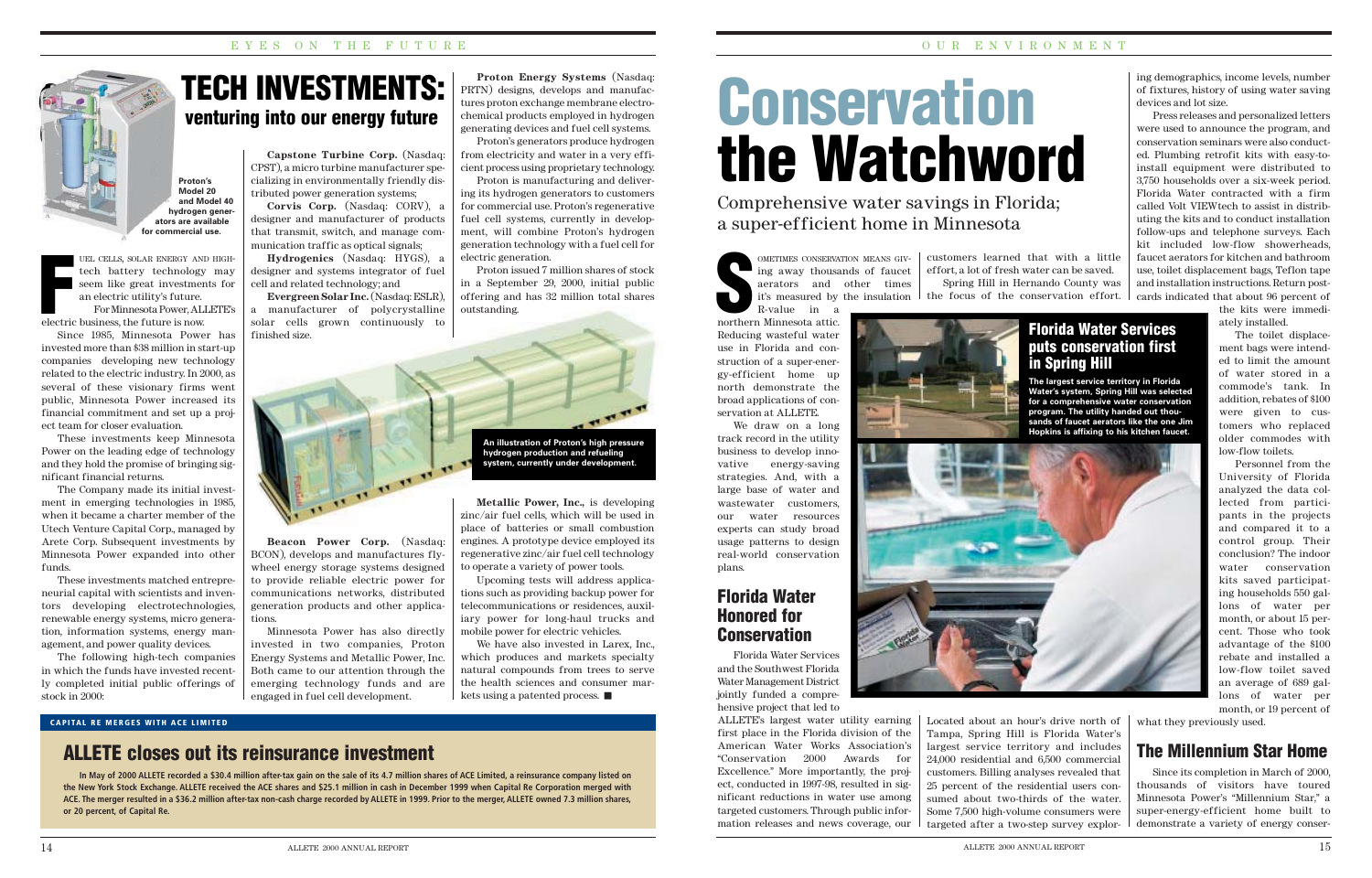vation techniques. The site of the 2,300 square-foot house was chosen with the idea of maximum solar gain, because it's located in Duluth, Minnesota — one of the nation's coldest cities. One goal was to heat and cool the Millennium Star for less than \$300 per year. By late January of its first heating season, the bill was under \$140. In a typi-

\$1,000 annually.

from a state of Minnesota mandate requiring investor-owned utilities to spend a portion of their retail electric revenue on Conservation Improvement Programs (or CIPs). Minnesota Power planners believe the demonstration house is the first project of its kind

cal Duluth house of a similar size, the  $\vert$  cials began contacting us last spring askannual heating bill would range up to The Millennium Star project evolved ing about field trips." Many other groups and individuals flocked to the super-efficient house.

approved for CIP funding by the Minnesota Department of Public Service. They are also stunned by the intense public

reaction to the project.

By year's end, an estimated 10,000 peo-

ple had toured the Millennium Star.

"What really surprised us is the number of schools that wanted to set up visits," says Dean Talbott, a Minnesota Power customer service representative who has spearheaded the Millennium Star project. "We hadn't really planned on making the house available to them, but school offi-

They've had a lot to examine. A variety of energy-efficient techniques and products went into its construction, from insulated concrete forms in the foundation to triple-pane windows, structural insulated panels and sophisticated architectural ideas to keep the home air-tight

yet smartly ventilated. The Millennium Star employs four different solar technologies and six types of heating — five of them electric. Because of the superenergy-efficient construction, heat didn't need to be switched on until Nov. 4, a

late date for northern Minnesotans.

Much of the Millennium Star is a laboratory to test various types of insulation, heating equipment and solar technology. Many of the energy systems are monitored in real time and posted on the Millennium Star web site (www.mnpower.com/energyhome).

The home cost about \$220,000 to build, an amount driven higher by the multiple technologies demonstrated in the house. The goal was to use technologies and products that were commercially available, cost-effective and able to be purchased in the region. Considering the "payback" in energy efficiency, it's no wonder that several people who've toured the home have inquired about buying it. Minnesota Power plans to eventually sell the house, according to Talbott. But its usefulness as a model of conservation has not yet touched its potential.

#### OUR ENVIRONMENT ALLETE PEOPLE

## We're Preserving Water From The Ground Up.



We won't get technical here. Florida Water operates in 120 Florida communities in twenty-five counties.

We make water from Florida's aquifer safe and usable before sending it through our pipelines to over half a million Floridians.

And we have systems in place that have made us a recognized leader in promoting water preservation:

A "reverse osmosis" system to turn saltwater into fresh drinking water.

Another that stores fresh drinking water during the rainy season for use in the dry winter months.

Another that converts 99% of all wastewater into reusable water for irrigation sites.

You get the idea.

As the State's largest investorowned water and wastewater company, we're doing everything we can to provide a fresh supply of water today. And tomorrow.



#### BNI employees dig lignite — 100,000,000 tons to be exact

The people of ALLETE subsidiary BNI Coal and invited guests celebrated over a bratwurst luncheon the delivery of the 100 millionth ton of coal delivered to the Milton R. Young electric plants in North Dakota. BNI President and General Manager **CHUCK REICHERT** saluted the employees who've mined and loaded enough lignite coal over 30 years to fill a railroad train that would stretch halfway around the world.





**TONY MOORBY,** former president of ADT Automotive, joined ADESA as

executive vice president. Moorby helped establish ADT in 1982 when it was known as Anglo American Auto Auction. Moorby had been ADT president since 1998.

#### Minnesota Power, IBEW Local 31 earn rare safety honor

Minnesota Power employees and the International Brotherhood of Electrical Workers Local 31 were presented with the Minnesota MNSTAR designation a voluntary cooperative program initiated by the Minnesota Occupational Safety and Health Administration that encourages companies to exceed safety requirements. Minnesota Power is one of two employers so designated and the first with multiple work sites. All 27 company locations became eligible to fly MNSTAR flags.



#### Economic Development team: the Spirit of Minnesota

Minnesota Power's economic development team was presented the prestigious Spirit of Minnesota Award. The 3,200-member Minnesota Chamber of Commerce annually recognizes a business for its exemplary ideals, its contributions to community and state, and for its commitment to public service.

#### AFC hires Suprenant after successful tenure at Auction Finance Group

**KEN SUPRENANT** was named vice president of sales and marketing for Automotive Finance Corporation. Before joining AFC, Suprenant served as national marketing director for The Auction Finance Group, which grew to become the secondlargest independent automotive dealer floorplan company in less than two years.



### GLENDA HOOD NAMED TO ALLETE BOARD

**GLENDA HOOD mayor of Orlando, Florida, since 1992, was elected to the ALLETE board of directors. As Mayor, she is the chief executive officer and is responsible for a workforce of approximately 3,200 employees and an annual budget of \$210 million. Before becoming mayor, Hood served on the Orlando City Council and was president of her own public relations firm.**

 $16$  allette 2000 annual report  $17$ 

## MENTOR OF THE YEAR

**CARLYN KOWALSKY, assistant general counsel of Florida Water Services, was named National Mentor of the Year for her work with Alexius Williams, a student from a single parent home who Kowalsky helped guide through high school and into college. Kowalsky, pictured at left, received the award from the National Association for College Admission Counseling and Embark.com.**

### ADESA WELCOMES STEPHENS, KONTOS

**FRANK STEPHENS, longtime DaimlerChrysler executive, was named executive vice president of marketing and strategic planning at ADESA. Stephens left DaimlerChrysler in June 2000 as senior manager of vehicle remarketing after 22 years with the automaker.**



#### Sylvester brings COSMOS to reality at AFC

**PAUL SYLVESTER,** who came to Automotive Finance Corporation in 1999 as vice president of information technology, supervised the start-up of the COSMOS project, a state of the art computer operating system developed specifically for AFC. COSMOS went live October 2, 2000.

**TOM KONTOS, an experienced automotive industry analyst, now authors for ADESA a comprehensive annual report about the automotive remarketing business. Kontos joined ADESA as vice president of industry relations and analytical services. Kontos came to ADESA from ADT Automotive.**



**Thousands of people, many of them school children, have toured Minnesota Power's Millennium Star home, a super-energy-efficient house constructed in Duluth, Minnesota.** 

**Minnesota Power's Dean Talbott quizzes kids on solar power. Upper right: Phoebe Pearson, 9, of Homecroft School in Duluth focuses her**

**brainpower on saving energy.**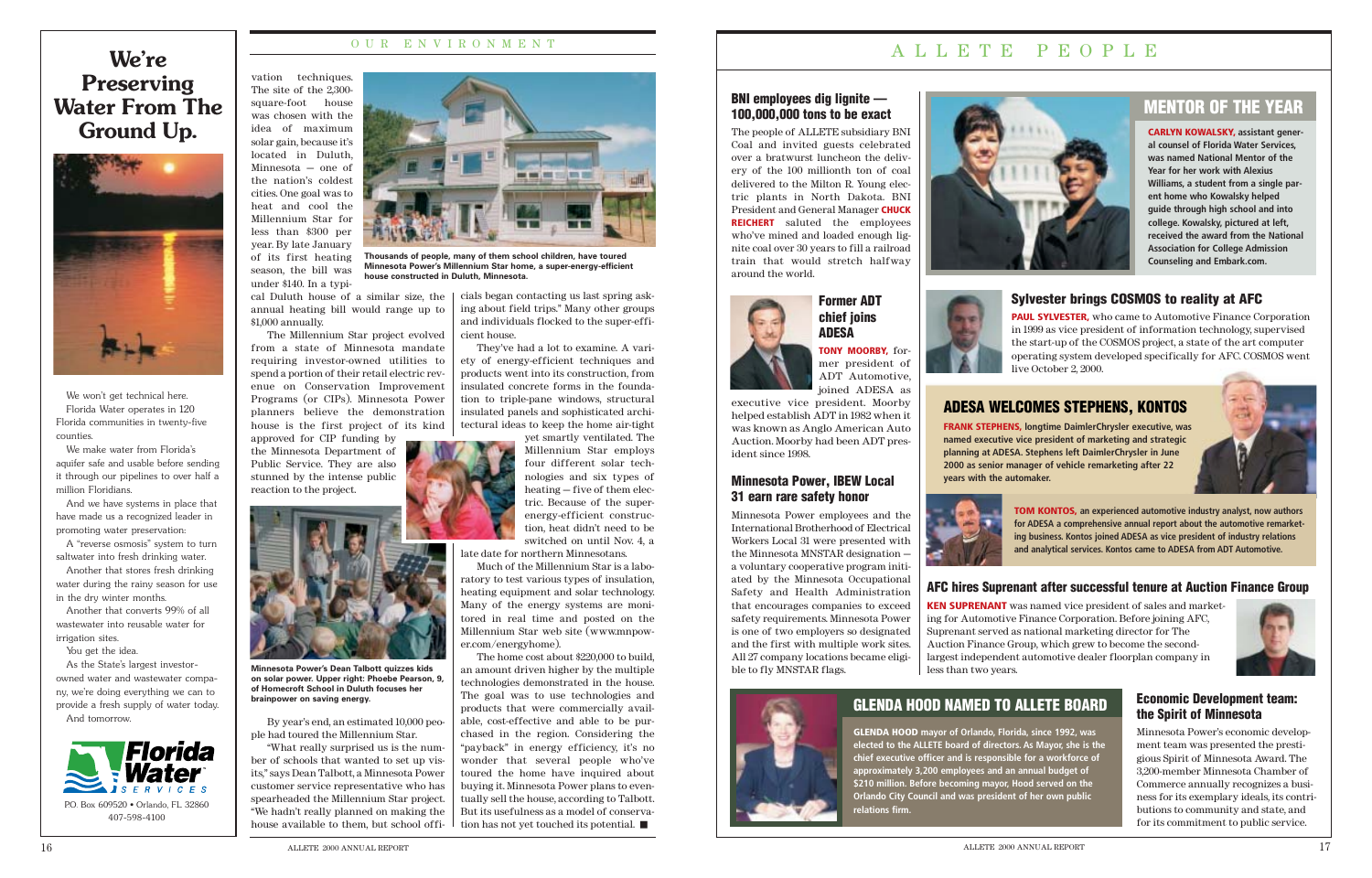### BOARD OF DIRECTORS

**1) NICK SMITH,** 64, is Chairman and CEO of Northeast Ventures, a venture capital firm, and of counsel to Fryberger, Buchanan, Smith and Frederick, PA, a Duluth, Minnesota, law firm.

**BRUCE W. STENDER,** 58, is President and CEO of Labovitz Enterprises, which owns and manages hotels and commercial real estate, Duluth, Minnesota.

**EDWIN L. RUSSELL,** 55, is Chairman, President and Chief Executive Officer of ALLETE, Duluth, Minnesota.

#### **KATHLEEN A. BREKKEN,** 51, is

President and CEO of Midwest of Cannon Falls, Inc., a Minnesotabased designer, wholesaler and distributor of giftware.

**2) PETER J. JOHNSON,** 64, is

Chairman and CEO of Hoover Construction Co., Virginia, Minnesota.

**AREND J. SANDBULTE,** 67, is the retired Chairman, President and Chief Executive Officer of ALLETE, Duluth, Minnesota.



**MERRILL K. CRAGUN,** 68, is President of Cragun Corp., which owns and operates a resort, golf course and conference center

## in Brainerd, Minnesota.

**DENNIS E. EVANS,** 62, is President and Chief Executive Officer of Hanrow Financial Group, Ltd., a merchant banking firm, Minneapolis.

**3) JACK I. RAJALA,** 61, is Chairman and CEO of Rajala Companies, lumber manufacturing and trading firms, Grand Rapids, Minnesota.



**GLENDA HOOD,** 50, is Mayor of Orlando, Florida, Chairman of the City Council, and board member of the Orlando Utilities Commission.

**DONALD C. WEGMILLER,** 62, is President and CEO of HealthCare Compensation Strategies, a division of Clark/Bardes Consulting, Minneapolis.

**GEORGE L. MAYER,** 56, is President of Manhattan Realty Group, Larchmont, New York.





**Click on the "investors" button on the allete.com home page.**

- Access your shareholder account
- Print out shareholder forms
- Receive ALLETE news by email
- Access all SEC documents about ALLETE
- Get the latest ALLETE stock quotes
- Set up an online ShareBuilder account
- Listen to conference calls

#### **Shareholder Services**

ALLETE • 30 West Superior Street • Duluth, MN 55802-2093 218/723-3974 or 1-800-535-3056 • FAX 218/720-2502 email: shareholder@allete.com • www.allete.com





## **Access your account online!**

### **Check out allete.com for other fun and useful information.**





Learn more about a dynamic corporation born in resource-rich northern Minnesota and growing across the continent. Explore our diverse businesses and use allete.com as a portal to other interesting sites affiliated with our company. Maybe you want a tutorial on the trees in Minnesota Power's neck of the woods. How about a schedule of upcoming events in the used vehicle industry? And don't forget to grab a bird's eye view of the greatest Great Lake through our live video LakeCam.

## **Visit us at allete.com. Select from a variety of services and**



### **For ALLETE investors, ALL it takes is a few clicks to:**